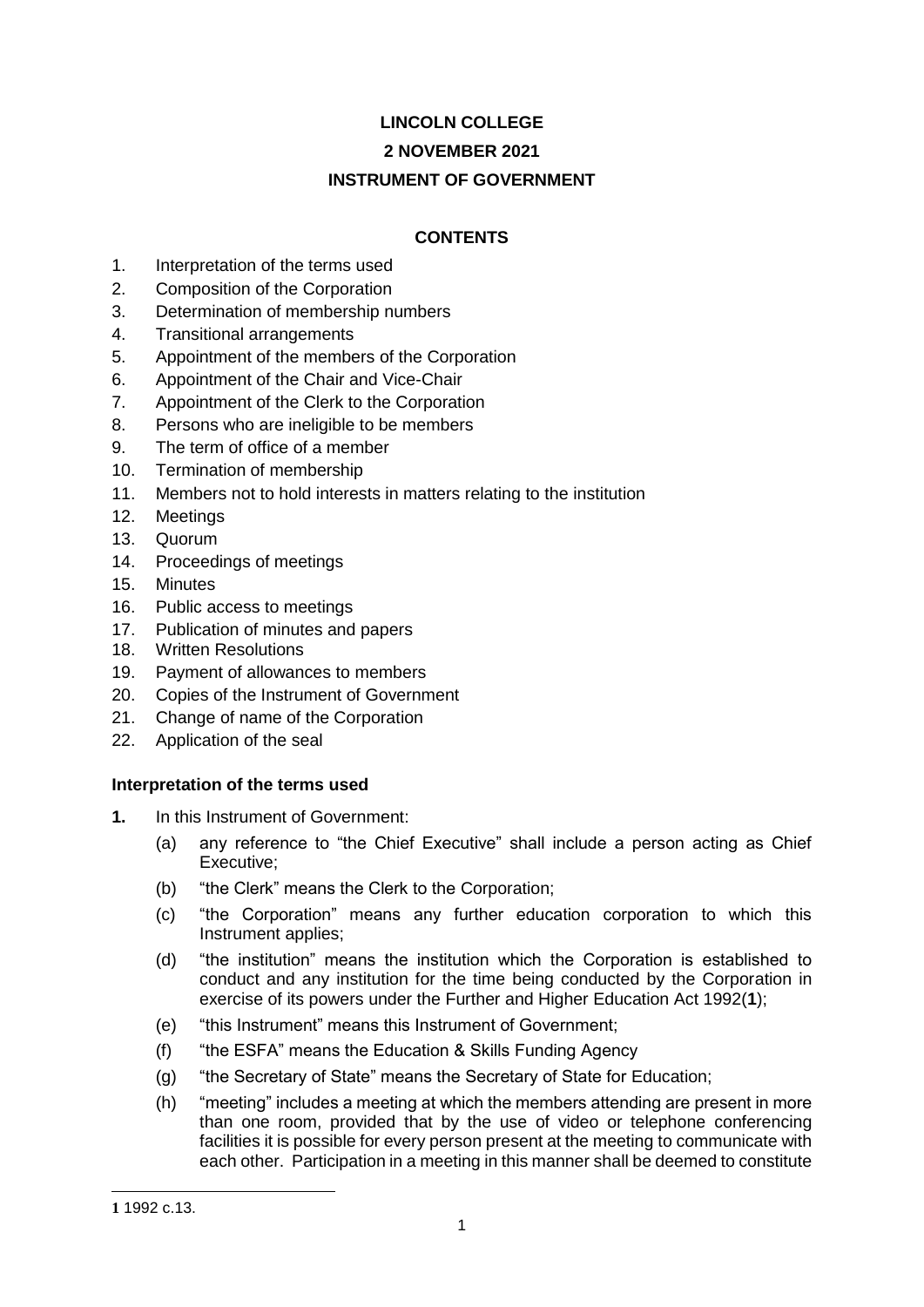presence in person at such a meeting and, subject to this Instrument, shall be entitled to vote and be counted in the quorum accordingly;

- (i) "electronic form" means a document that is sent or supplied by electronic means (including e-mail) or by any other means within an electronic form. A document that is sent or supplied by electronic form must be sent by or supplied in a form, and by a means, that the sender or supplier reasonably considers will enable the recipient to read it and retain a copy of it;
- (j) "written" includes by electronic form;
- (k) "necessary skills" means skills and experience, other than professional qualifications, specified by the Corporation as appropriate for members to have;
- (l) "parent member", "staff member" and "student member" have the meanings given to them in clause 2;
- (m) "the previous Instrument of Government" means the Instrument of Government relating to the Corporation which had effect immediately before 1st April 2014;
- (n) "staff matters" means the remuneration, conditions of service, promotion, conduct, suspension, dismissal or retirement of staff;
- (o) "the students' union" means any association of students formed to further the educational purposes of the institution and the interests of students, as students;
- (p) a "variable category" means any category of members whose numbers may vary according to clauses 2 and 3.

### **Composition of the Corporation**

- **2.** (1) Subject to the transitional arrangements set out in clause 4, the Corporation shall consist of:
	- (a) up to sixteen members who appear to the Corporation to have the necessary skills to ensure that the Corporation carries out its functions under article 3 of the Articles of Government;
	- (b) up to two ESFA members (if appointed);
	- (c) not more than two members, who are parents of students under the age of 19 years attending the institution, who have been nominated and elected by other parents, or if the Corporation so decides, by a recognised association representing parents ("parent members") (if appointed);
	- (d) the Chief Executive of the institution, unless the Chief Executive chooses not to be a member;
	- (e) at least one and not more than three members who are members of the institution's staff and have a contract of employment with the institution and who have been nominated and elected as set out in paragraphs (3), (4) or (5) ("staff members"); and
	- (f) at least two and not more than three members who are students at the institution and have been nominated and elected by their fellow students, or if the Corporation so decides, by a recognised association representing such students ("student members").
	- (2) A person, who is not for the time being enrolled as a student at the institution, shall nevertheless be treated as a student during any period of authorised absence from the institution for study, travel or for carrying out the duties of any office held by that person in the institution's students' union.
	- (3) Where the Corporation has decided or decides that there is to be one staff member; the member may be a member of the academic staff or the nonacademic staff and shall be nominated and elected by all staff.
	- (4) Where the Corporation has decided or decides that there are to be two staff members: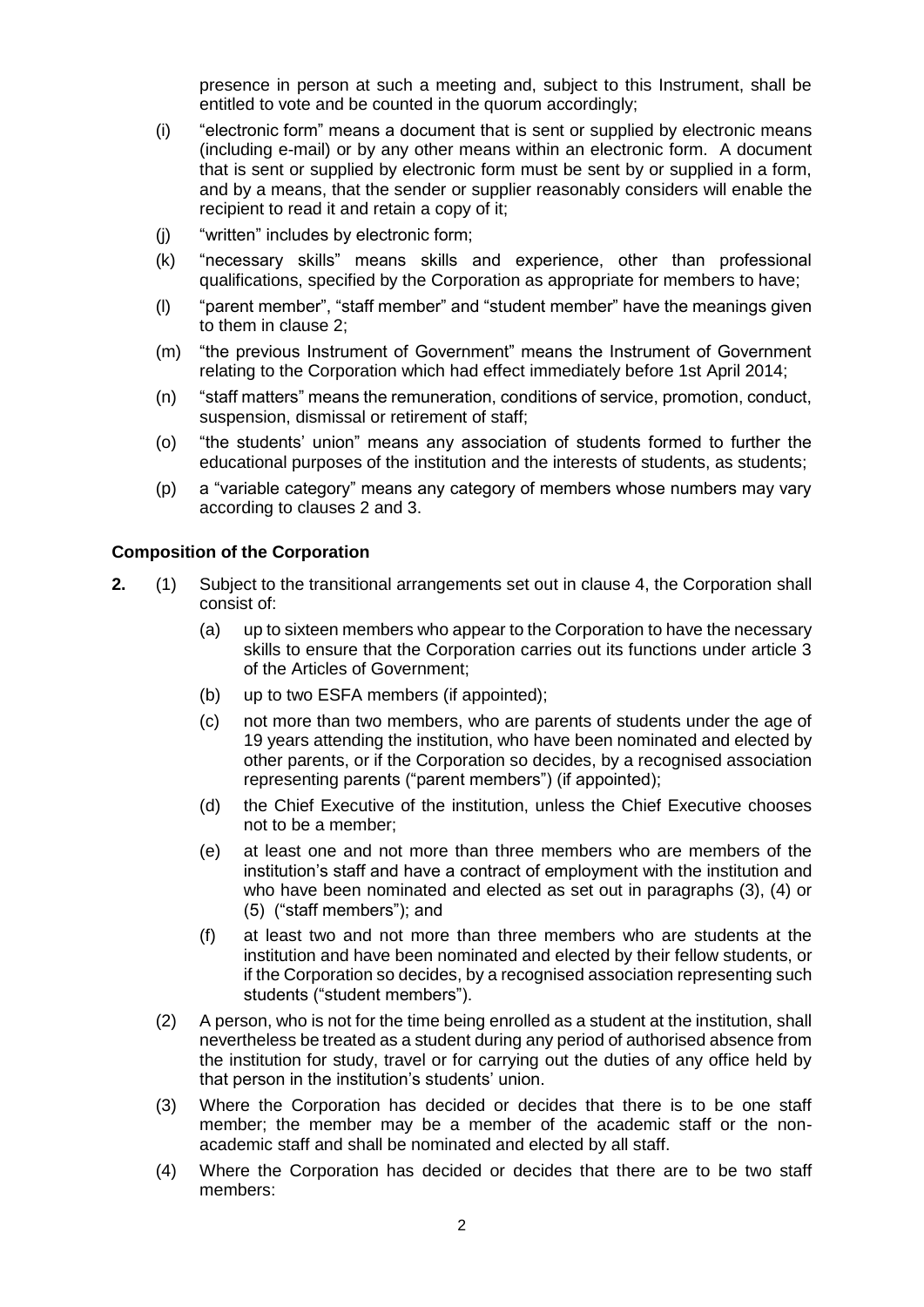- (a) one may be a member of the academic staff, nominated and elected only by academic staff; and the other may be a member of the non-academic staff, nominated and elected only by non-academic staff, or
- (b) each may be a member of the academic or non-academic staff, nominated and elected by all staff.
- (5) Where the Corporation has decided that there are to be three staff members:
	- (a) all may be members of the academic or non-academic staff, nominated and elected by all staff,
	- (b) one may be a member of the academic or the non-academic staff, nominated and elected by all staff, one may be a member of the academic staff, nominated and elected by academic staff only, and one may be a member of the non-academic staff nominated and elected by non-academic staff only,
	- (c) two may be members of the academic staff, nominated and elected by academic staff only, and one may be a member of the non-academic staff, nominated and elected by non-academic staff only, or
	- (d) one may be a member of the academic staff, nominated and elected by academic staff only, and two may be members of the non-academic staff, nominated and elected by non-academic staff only.
- (6) The appointing authority, as set out in clause 5, will decide whether a person is eligible for nomination, election and appointment as a member of the Corporation under paragraph (1).

## **Determination of membership numbers**

- **3.** (1) Subject to paragraph (2) and the transitional arrangements in clause 4, the number of members of the Corporation, other than ESFA members, and the number of members of each variable category shall be that decided by the Corporation in the most recent determination made under the previous Instrument of Government.
	- (2) The Corporation may at any time vary the determination referred to in paragraph (1) and any subsequent determination under this paragraph provided that:
		- (a) the number of members of the Corporation, other than ESFA members, shall not be less than twelve or more than twenty; and
		- (b) the number of members of each variable category shall be subject to the limit which applies to that category set out in Clause 2.
	- (3) No determination under this clause shall terminate the appointment of any person who is already a member of the Corporation at the time when the determination is made.

## **Transitional arrangements**

- **4.** Where, following the last determination under the previous Instrument of Government, the membership of the Corporation does not conform in number to that determination:
	- (a) nothing in clauses 2 and 3 of this Instrument shall require the removal of members where the previous Instrument would not have required their removal; but
	- (b) the Corporation shall ensure that any new appointments are made so that its composition conforms to the determination as soon as possible.

### **Appointment of the members of the Corporation**

**5.** (1) Subject to paragraph (2) the Corporation is the appointing authority in relation to the appointment of its members other than ESFA members.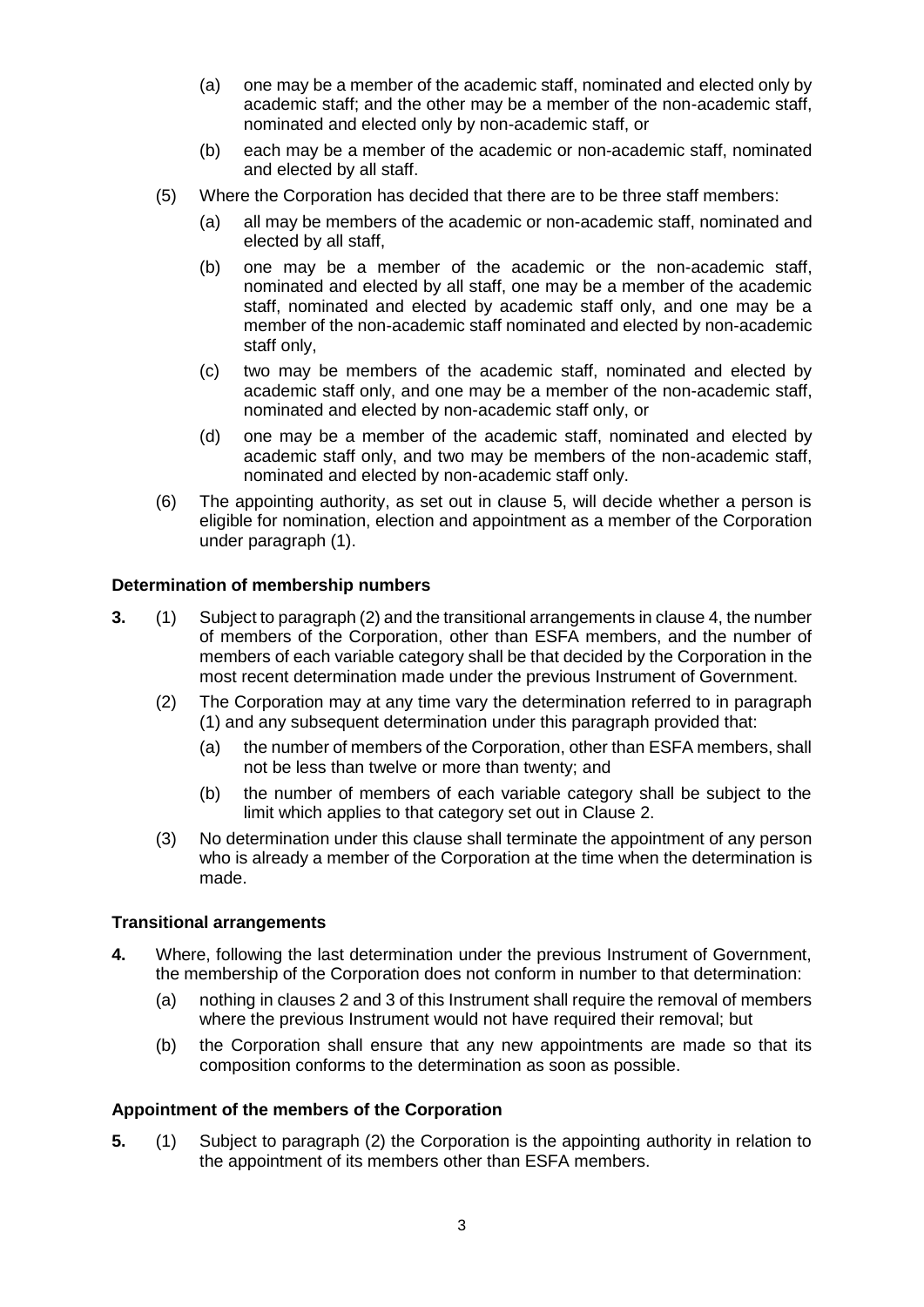- (2) If the number of members falls below the number needed for a quorum, the Secretary of State is the appointing authority in relation to the appointment of those members needed for a quorum.
- (3) The appointing authority may decline to appoint a person as a parent, staff or student member if:
	- (a) it is satisfied that the person has been removed from office as a member of a further education corporation in the previous ten years; or
	- (b) the appointment of the person would contravene any rule or bye-law made under article 23 of the Articles of Government concerning the number of terms of office which a person may serve, provided that such rules or byelaws make the same provision for each category of members appointed by the appointing authority; or
	- (c) the person is ineligible to be a member of the corporation because of clause 8.
- (4) Where the office of any member becomes vacant the appointing authority shall as soon as practicable take all necessary steps to appoint a new member to fill the vacancy.

## **Appointment of the Chair and Vice-Chair**

- **6.** (1) The members of the Corporation shall appoint a Chair and a Vice-Chair from among themselves.
	- (2) Neither the Chief Executive nor any staff or student member shall be eligible to be appointed as Chair or Vice-Chair or to act as Chair in their absence.
	- (3) If both the Chair and the Vice-Chair are absent from any meeting of the Corporation, the members present shall choose someone from among themselves to act as Chair for that meeting.
	- (4) The Chair and Vice-Chair shall hold office for such period as the Corporation decides.
	- (5) The Chair or Vice-Chair may resign from office at any time by giving notice in writing to the Clerk.
	- (6) If the Corporation is satisfied that the Chair is unfit or unable to carry out the functions of office, it may give written notice, removing the Chair from office and the office shall then be vacant.
	- (7) If the Corporation is satisfied that the Vice-Chair is unfit or unable to carry out the functions of office, it may give written notice, removing the Vice-Chair from office and the office shall then be vacant.
	- (8) At the last meeting before the end of the term of office of the Chair, or at the first meeting following the Chair's resignation or removal from office, the members shall appoint a replacement from among themselves.
	- (9) At the last meeting before the end of the term of office of the Vice-Chair, or at the first meeting following the Vice-Chair's resignation or removal from office, the members shall appoint a replacement from among themselves.
	- (10) At the end of their respective terms of office, the Chair and Vice-Chair shall be eligible for reappointment.
	- (11) Paragraph (10) is subject to any rule or bye-law made by the Corporation under article 23 of the Articles of Government concerning the number of terms of office which a person may serve.

### **Appointment of the Clerk to the Corporation**

**7.** (1) The Corporation shall appoint a person to serve as its Clerk, but the Chief Executive may not be appointed as Clerk.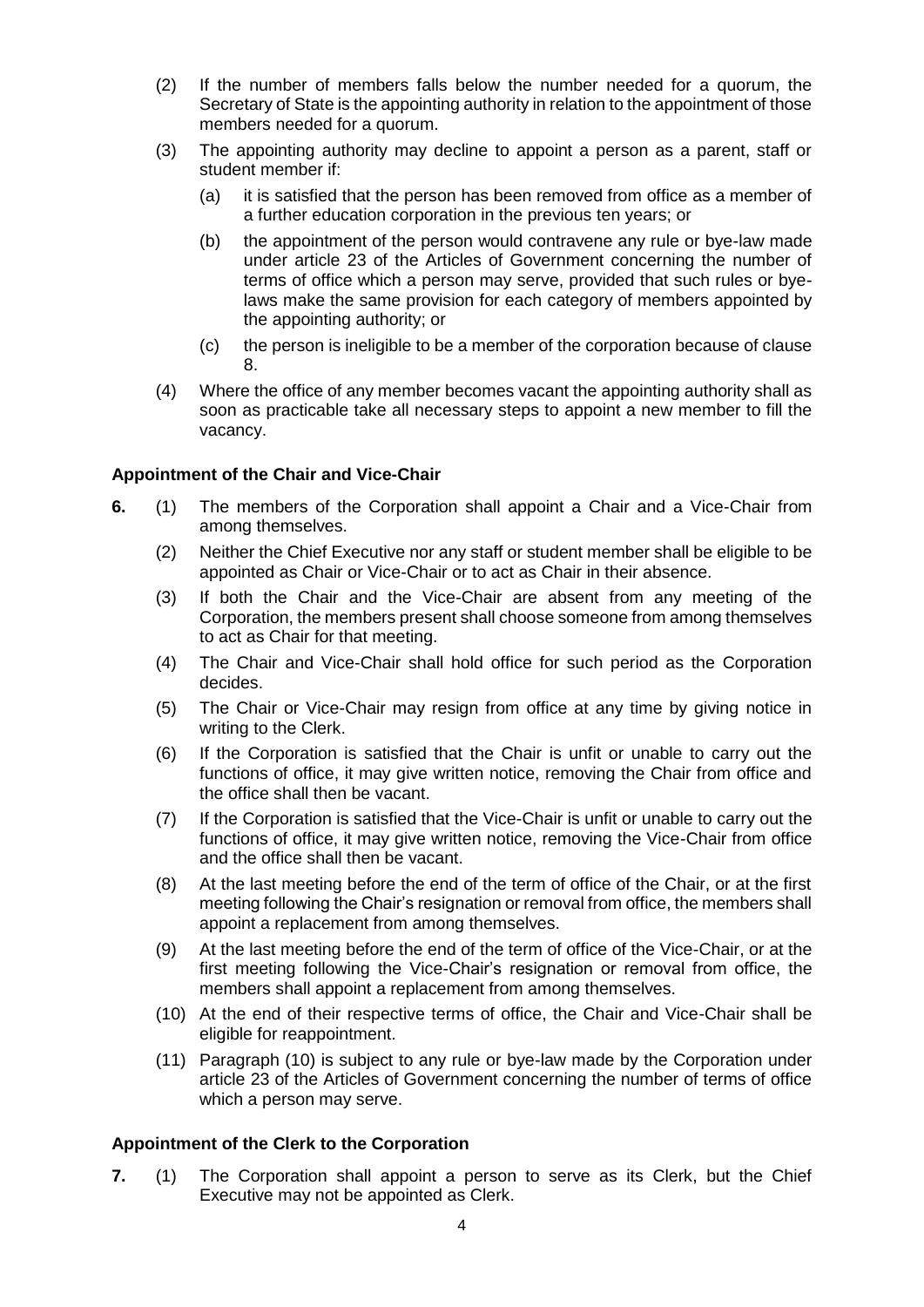- (2) In the temporary absence of the Clerk, the Corporation shall appoint a person to serve as a temporary Clerk, but the Chief Executive may not be appointed as temporary Clerk.
- (3) Any reference in this Instrument to the Clerk shall include a temporary Clerk appointed under paragraph (2).
- (4) Subject to clause 14, the Clerk shall be entitled to attend all meetings of the Corporation and any of its Committees.
- (5) The Clerk may also be a member of staff at the institution.

## **Persons who are ineligible to be members**

- **8.** (1) No one under the age of 18 years may be a member, except as a student member.
	- (2) The Clerk may not be a member.
	- (3) A person who is a member of staff of the institution may not be, or continue as, a member, except as a staff member or in the capacity of Chief Executive.
	- (4) Paragraph (3) does not apply to a student who is employed by the Corporation in connection with the student's role as an officer of a students' union.
	- (5) A person shall be disqualified from holding, or from continuing to hold, office as a member, if that person is disqualified from acting as a Charity Trustee under the Charities Act 2011 (as amended from time to time).
	- (6) Where a person is disqualified by reason of having been adjudged bankrupt or by reason of being the subject of a bankruptcy restrictions order, an interim bankruptcy restrictions order or a bankruptcy restrictions undertaking, that disqualification shall cease:
		- (a) on that person's discharge from bankruptcy, unless the bankruptcy order has before then been annulled; or
		- (b) if the bankruptcy order is annulled, at the date of that annulment; or
		- (c) if the bankruptcy restrictions order is rescinded as a result of an application under section 375 of the Insolvency Act 1986, on the date so ordered by the court; or
		- (d) if the interim bankruptcy restrictions order is discharged by the court, on the date of that discharge; or
		- (e) if the bankruptcy restrictions undertaking is annulled, at the date of that annulment.
	- (7) Where a person is disqualified by reason of having made a composition or arrangement with creditors, including an individual voluntary arrangement, and then pays the debts in full, the disqualification shall cease on the date on which the payment is completed and in any other case it shall cease on the expiration of three years from the date on which the terms of the deed of composition, arrangement or individual voluntary arrangement are fulfilled.
	- (8) Subject to paragraph (9), a person shall be disqualified from holding, or from continuing to hold, office as a member if:
		- (a) within the previous five years that person has been convicted, whether in the United Kingdom or elsewhere, of any offence and has received a sentence of imprisonment, whether suspended or not, for a period of three months or more, without the option of a fine; or
		- (b) within the previous twenty years that person has been convicted as set out in sub-paragraph (a) and has received a sentence of imprisonment, whether suspended or not, for a period of more than two and a half years; or
		- (c) that person has at any time been convicted as set out in sub-paragraph (a) and has received a sentence of imprisonment, whether suspended or not, of more than five years.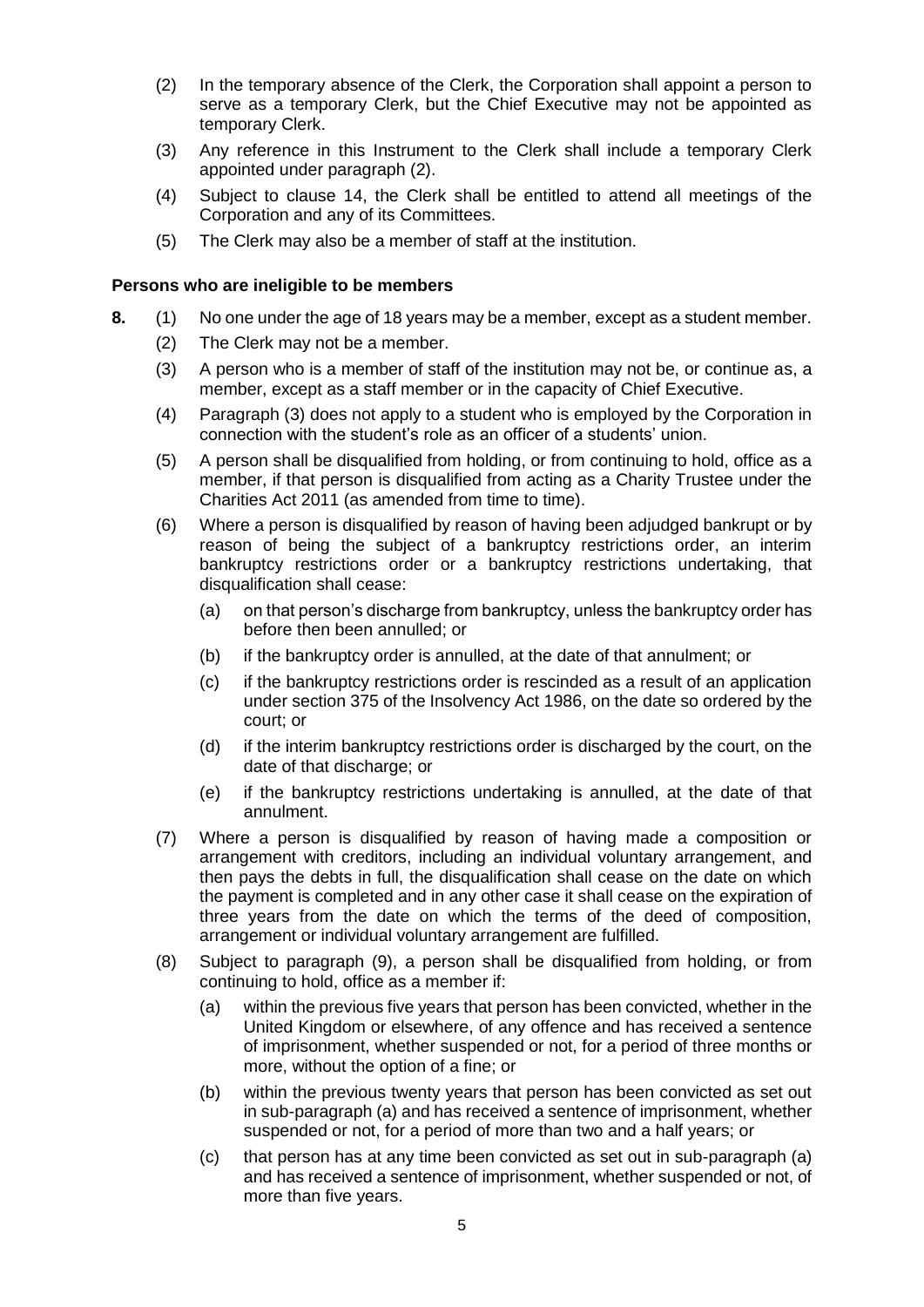- (9) For the purpose of this regulation there shall be disregarded any conviction by or before a court outside the United Kingdom for an offence in respect of conduct which, if it had taken place in the United Kingdom, would not have constituted an offence under the law then in force anywhere in the United Kingdom.
- (10) Upon a member of the Corporation becoming disqualified from continuing to hold office under paragraphs (5) or (8), the member shall immediately give notice of that fact to the Clerk.

# **The term of office of a member**

- **9.** (1) A member of the Corporation shall hold and vacate office in accordance with the terms of the appointment, but the length of the term of office shall not exceed four years.
	- (2) Members retiring at the end of their term of office shall be eligible for reappointment, and clause 5 shall apply to the reappointment of a member as it does to the appointment of a member.
	- (3) Paragraph (2) is subject to any rule or bye-law made by the Corporation under article 23 of the Articles of Government concerning the number of terms of office which a person may serve.

# **Termination of membership**

- **10.** (1) A member may resign from office at any time by giving notice in writing to the Clerk.
	- (2) Upon a member becoming disqualified from being a Charity Trustee under the Charities Act 2011 (as amended from time to time), they shall notify the Clerk as soon as they become aware of such a disqualification and will cease to be a member with immediate effect.
	- (3) If at any time the Corporation is satisfied that any member:
		- (a) is unfit or unable to discharge the functions of a member; or
		- (b) has been absent from meetings of the Corporation for a period longer than six consecutive months without the permission of the Corporation,

the Corporation may by notice in writing to that member remove the member from office and the office shall then be vacant.

- (4) Any person who is a member of the Corporation by virtue of being a member of the staff at the institution, including the Chief Executive, shall cease to hold office upon ceasing to be a member of the staff and the office shall then be vacant.
- (5) A student member shall cease to hold office:
	- (a) at the end of the student's final academic year, or at such other time in the year after ceasing to be a student as the Corporation may decide; or
	- (b) if expelled from the institution,

and the office shall then be vacant.

## **Members not to hold interests in matters relating to the institution**

- **11.** (1) Except with the written approval of the Secretary of State, no member shall acquire or hold any interest in any property that is held or used for the purposes of the institution.
	- (2) A member to whom paragraph (3) applies shall:
		- (a) disclose to the Corporation the nature and extent of the interest; and
		- (b) if present at a meeting of the Corporation, or of any of its Committees, at which such supply, contract or other matter as is mentioned in paragraph (3)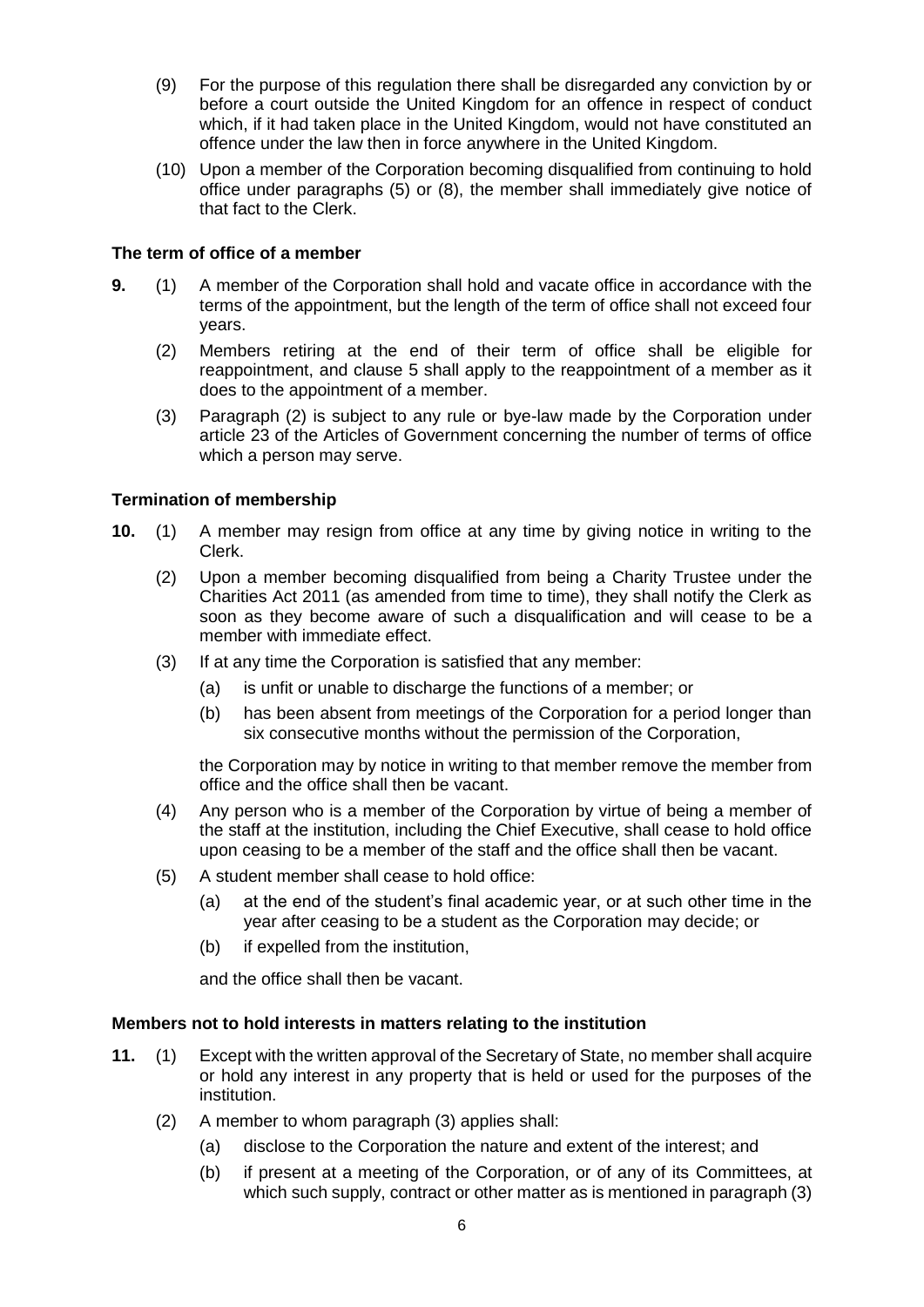is to be considered, not take part in the consideration or vote on any question with respect to it and not be counted in the quorum present at the meeting in relation to a resolution on which that member is not entitled to vote; and

- (c) withdraw, if present at a meeting of the Corporation, or any of its Committees, at which such supply, contract or other matter as is mentioned in paragraph (3) is to be considered, where required to do so by a majority of the members of the Corporation or Committee present at the meeting.
- (3) This paragraph applies to a member who:
	- (a) has any financial interest in:
		- (i) the supply of work to the institution, or the supply of goods for the purposes of the institution;
		- (ii) any contract or proposed contract concerning the institution; or
		- (iii) any other matter relating to the institution; or
	- (b) has any other interest of a type specified by the Corporation in any matter relating to the institution.
- (4) This clause shall not prevent the members considering and voting upon proposals for the Corporation to insure them against liabilities incurred by them arising out of their office or the Corporation obtaining such insurance and paying the premium.
- (5) Where the matter under consideration by the Corporation or any of its Committees relates to the pay and conditions of all staff, or all staff in a particular class, a staff member:
	- (a) need not disclose a financial interest; and
	- (b) may take part in the consideration of the matter, vote on any question with respect to it and count towards the quorum present at that meeting, provided that in so doing, the staff member acts in the best interests of the Corporation as a whole and does not seek to represent the interests of any other person or body, but
	- (c) shall withdraw from the meeting if the matter is under negotiation with staff and the staff member is representing any of the staff concerned in those negotiations.
- (6) The Clerk shall maintain a register of the interests of the members which have been disclosed and the register shall be made available during normal office hours at the institution to any person wishing to inspect it.

## **Meetings**

- **12.** (1) The Corporation shall meet at least once in every term, and shall hold such other meetings as may be necessary.
	- (2) Subject to paragraphs (4) and (5) and to clause 13(4), all meetings shall be called by the Clerk, who shall, at least seven calendar days before the date of the meeting, send to the members of the Corporation written notice of the meeting and a copy of the proposed agenda.
	- (3) If it is proposed to consider at any meeting the remuneration, conditions of service, conduct, suspension, dismissal or retirement of the Clerk, the Chair shall, at least seven calendar days before the date of the meeting, send to the members a copy of the agenda item concerned, together with any relevant papers.
	- (4) A meeting of the Corporation, called a "special meeting", may be called at any time by the Chair or at the request in writing of any five members.
	- (5) Where the Chair, or in the Chair's absence the Vice-Chair, decides that there are matters requiring urgent consideration, the written notice convening the special meeting and a copy of the proposed agenda may be given within less than seven calendar days.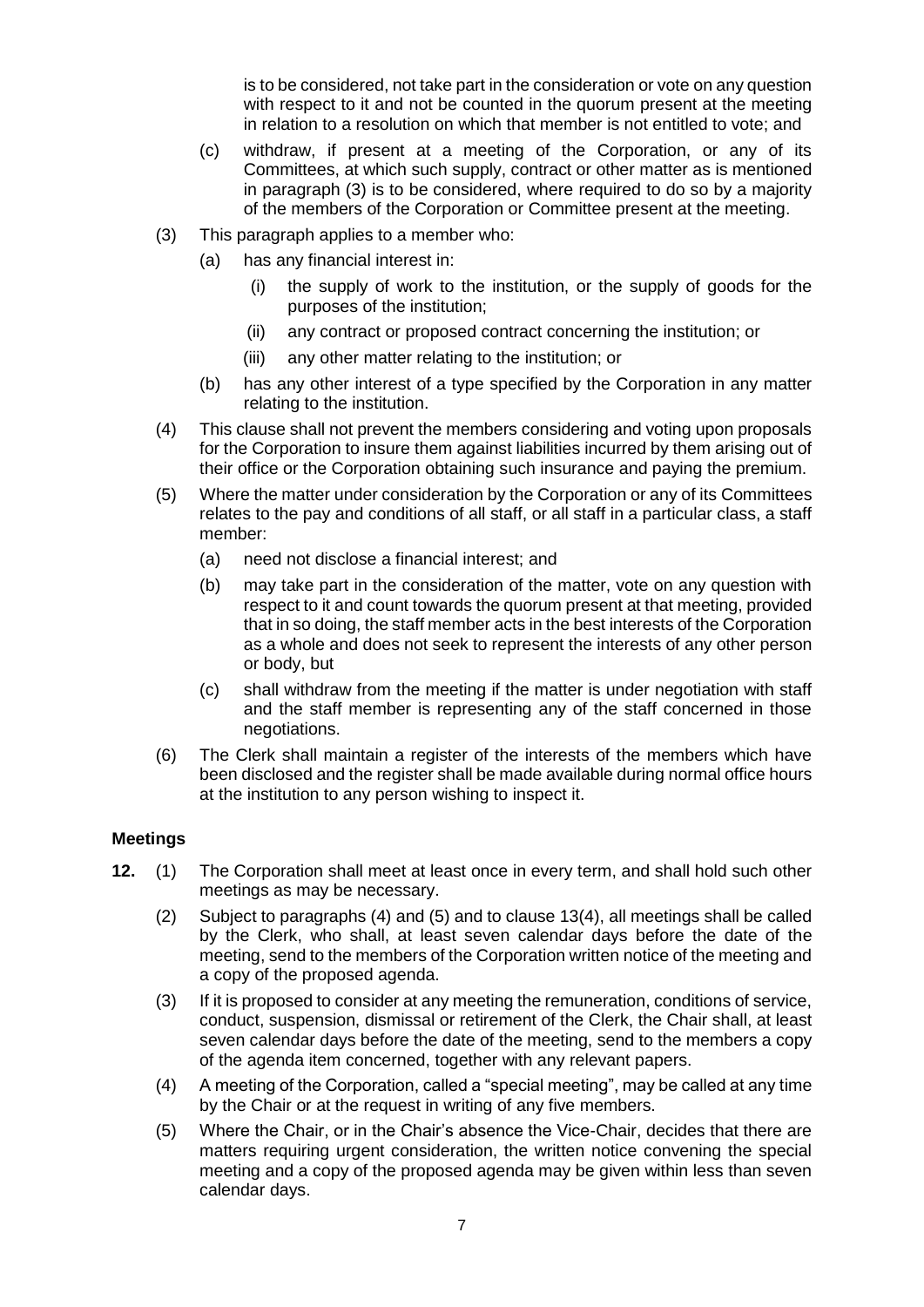(6) Every member shall act in the best interests of the Corporation and shall not be bound to speak or vote by mandates given by any other body or person.

## **Quorum**

- **13.** (1) Meetings of the Corporation shall be quorate if the number of appointed members present is at least 40% of the total number of members, determined according to clause 3, together with any ESFA members.
	- (2) If the number of members present for a meeting of the Corporation does not constitute a quorum, the meeting shall not be held.
	- (3) If during a meeting of the Corporation there ceases to be a quorum, the meeting shall be terminated at once.
	- (4) If a meeting cannot be held or cannot continue for lack of a quorum, the Chair may call a special meeting as soon as it is convenient.

## **Proceedings of meetings**

- **14.** (1) Every question to be decided at a meeting of the Corporation shall be decided by a majority of the votes cast by members present and entitled to vote on the question.
	- (2) Where, at a meeting of the Corporation, there is an equal division of votes on a question to be decided, the Chair of the meeting shall have a second or casting vote.
	- (3) A member may not vote by proxy or by way of postal vote.
	- (4) No resolution of the members may be rescinded or varied at a subsequent meeting unless consideration of the rescission or variation is a specific item of business on the agenda for that meeting.
	- (5) Except as provided by procedures made pursuant to article 16 of the Articles of Government, a member of the Corporation who is a member of staff at the institution, including the Chief Executive, shall withdraw:
		- (a) from that part of any meeting of the Corporation, or any of its Committees, at which staff matters relating solely to that member of the staff, as distinct from staff matters relating to all members of staff or all members of staff in a particular class, are to be considered;
		- (b) from that part of any meeting of the Corporation, or any of its Committees, at which that member's reappointment or the appointment of that member's successor is to be considered;
		- (c) from that part of any meeting of the Corporation, or any of its Committees, at which the matter under consideration concerns the pay or conditions of service of all members of staff, or all members of staff in a particular class, where the member of staff is acting as a representative (whether or not on behalf of a recognised trade union) of all members of staff or the class of staff (as the case may be); and
		- (d) if so required by a resolution of the other members present, from that part of any meeting of the Corporation or any of its Committees, at which staff matters relating to any member of staff holding a post senior to that member's are to be considered, except those relating to the pay and conditions of all staff or all staff in a particular class.
	- (6) A Chief Executive who has chosen not to be a member of the Corporation shall still be entitled to attend and speak, or otherwise communicate, at all meetings of the Corporation and any of its Committees, except that the Chief Executive shall withdraw in any case where the Chief Executive would be required to withdraw under paragraph (5).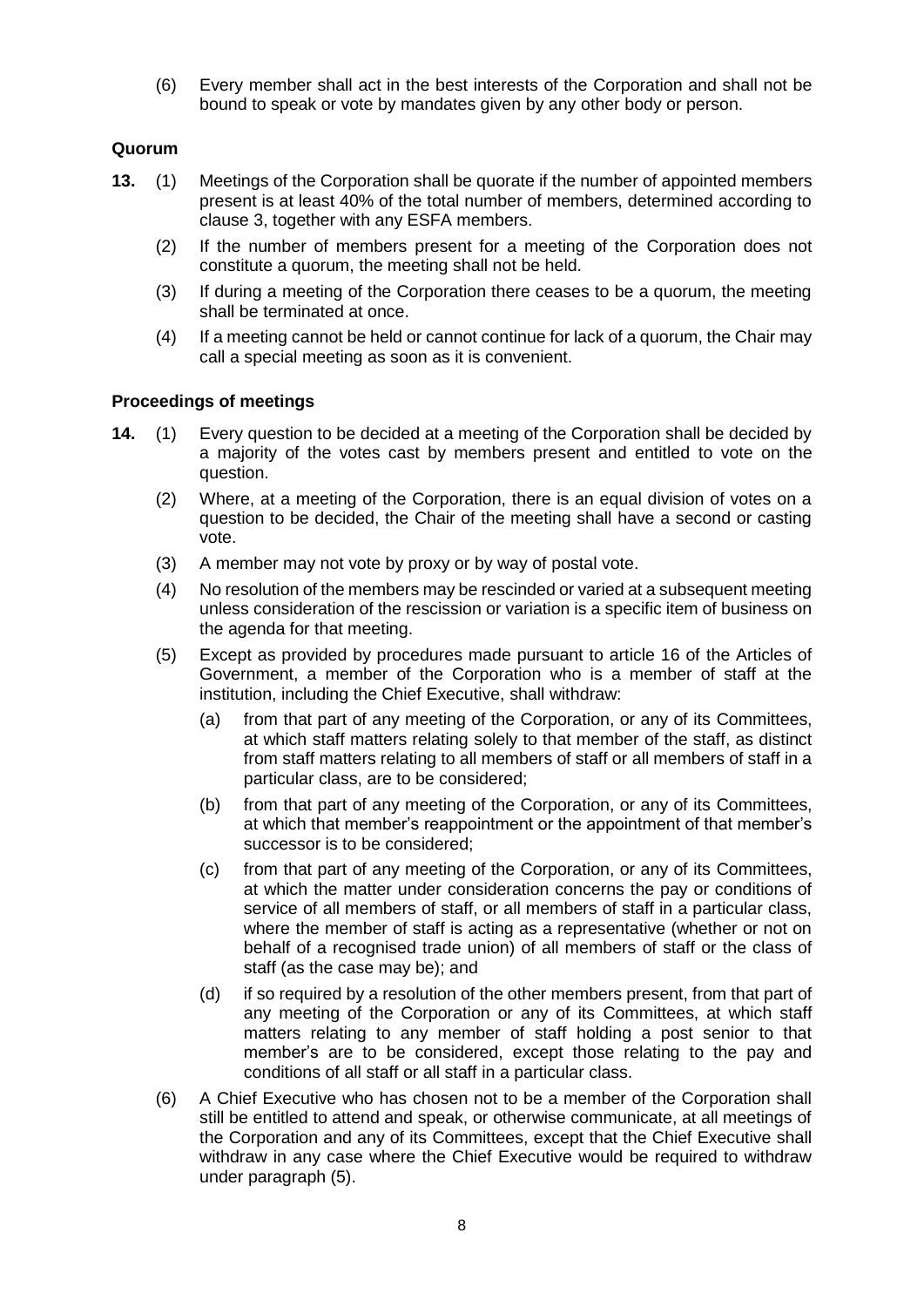- (7) A student member who is under the age of 18 shall not vote at a meeting of the Corporation, or any of its Committees, on any question concerning any proposal:
	- (a) for the expenditure of money by the Corporation; or
	- (b) under which the Corporation, or any members of the Corporation, would enter into any contract, or would incur any debt or liability, whether immediate, contingent or otherwise.
- (8) Except as provided by rules made under article 18 (3) of the Articles of Government relating to appeals and representations by students in disciplinary cases, a student member shall withdraw from that part of any meeting of the Corporation or any of its Committees, at which a student's conduct, suspension or expulsion is to be considered.
- (9) In any case where the Corporation, or any of its Committees, is to discuss staff matters relating to a member or prospective member of staff at the institution, a student member shall:
	- (a) take no part in the consideration or discussion of that matter and not vote on any question with respect to it; and
	- (b) where required to do so by a majority of the members, other than student members, of the Corporation or Committee present at the meeting, withdraw from the meeting.
- (10) The Clerk:
	- (a) shall withdraw from that part of any meeting of the Corporation, or any of its Committees, at which the Clerk's remuneration, conditions of service, conduct, suspension, dismissal or retirement in the capacity of Clerk are to be considered; and
	- (b) where the Clerk is a member of staff at the institution, the Clerk shall withdraw in any case where a member of the Corporation is required to withdraw under paragraph (5).
- (11) If the Clerk withdraws from a meeting, or part of a meeting, of the Corporation under paragraph (10), the Corporation shall appoint a person from among themselves to act as Clerk during this absence.
- (12) If the Clerk withdraws from a meeting, or part of a meeting, of a Committee of the Corporation, the Corporation shall appoint a person from among themselves to act as Clerk to the Committee during this absence.

### **Minutes**

- **15.** (1) Written minutes of every meeting of the Corporation shall be prepared, and, subject to paragraph (2), at every meeting of the Corporation the minutes of the last meeting shall be taken as an agenda item.
	- (2) Paragraph (1) shall not require the minutes of the last meeting to be taken as an agenda item at a special meeting, but where they are not taken, they shall be taken as an agenda item at the next meeting which is not a special meeting.
	- (3) Where minutes of a meeting are taken as an agenda item and agreed to be accurate, those minutes shall be signed as a true record by the Chair of the meeting.
	- (4) Separate minutes shall be taken of those parts of meetings from which staff members, the Chief Executive, student members or the Clerk have withdrawn from a meeting in accordance with clause 14(5), (6), (8), (9) or (10) and such persons shall not be entitled to see the minutes of that part of the meeting or any papers relating to it.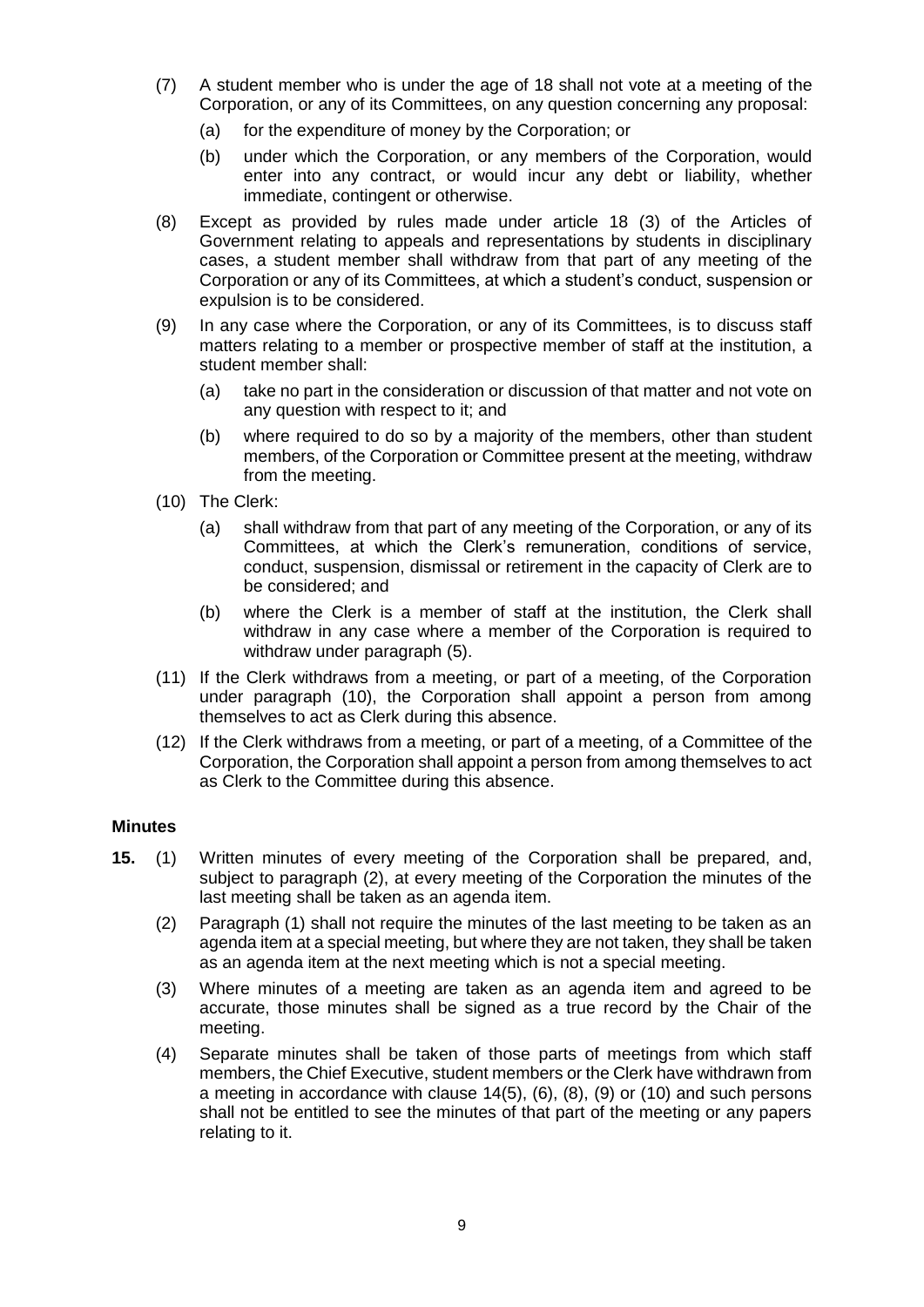## **Public access to meetings**

**16.** The Corporation shall decide any question as to whether a person should be allowed to attend any of its meetings where that person is not a member, the Clerk or the Chief Executive and in making its decision, it shall give consideration to clause 17(2).

# **Publication of minutes and papers**

- **17.** (1) Subject to paragraph (2), the Corporation shall ensure that a copy of:
	- (a) the agenda for every meeting of the Corporation;
	- (b) the draft minutes of every such meeting, if they have been approved by the Chair of the meeting;
	- (c) the signed minutes of every such meeting; and
	- (d) any report, document or other paper considered at any such meeting,

shall as soon as possible be made available during normal office hours at the institution to any person wishing to inspect them.

- (2) There shall be excluded from any item made available for inspection any material relating to:
	- (a) a named person employed at or proposed to be employed at the institution;
	- (b) a named student at, or candidate for admission to, the institution;
	- (c) the Clerk; or
	- (d) any matter which, by reason of its nature, the Corporation is satisfied should be dealt with on a confidential basis.
- (3) The Corporation shall ensure that a copy of the draft or signed minutes of every meeting of the Corporation, under paragraph (1), shall be placed on the institution's website, and shall, despite any rules the Corporation may make regarding the archiving of such material, remain on its website for a minimum period of 12 months.
- (4) The Corporation shall review regularly all material excluded from inspection under paragraph (2)(d) and make any such material available for inspection where it is satisfied that the reason for dealing with the matter on a confidential basis no longer applies, or where it considers that the public interest in disclosure outweighs that reason.

# **Written Resolutions**

- **18.** (1) A resolution in writing, in hard copy or by electronic means, approved by a simple majority of the members who would have been entitled to vote upon it had it been proposed at a meeting of the Corporation shall be effective. A resolution in writing may comprise several copies to which one or more members have signified agreement in writing (including by electronic means) within a period communicated at the time of circulation.
	- (2) The outcome of written resolutions shall be taken as an agenda item to the next meeting which is not a special meeting.
	- (3) The following decisions cannot be made by way of a written resolution, and must instead be decided at a meeting:
		- (a) a decision to change the name of the Corporation;
		- (b) a decision to amend this Instrument or the Articles;
		- (c) a decision to remove a member under clause 10; or
		- $\overrightarrow{d}$  a decision to appoint a senior post-holder of the Corporation of the institution.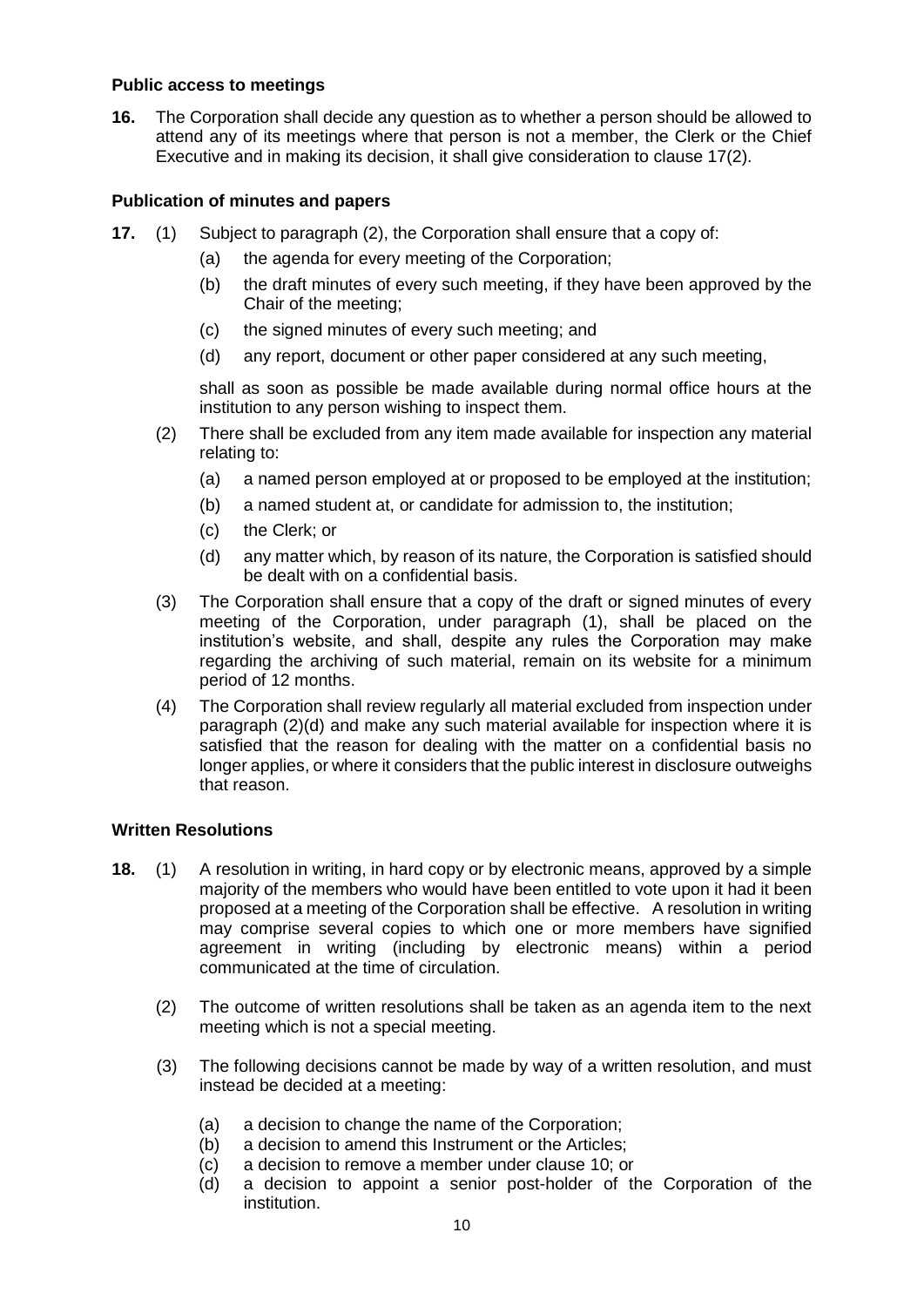## **Payment of allowances to members**

**19.** The Corporation may pay to its members such travelling, subsistence or other allowances as it decides, but shall not without the written approval of the Secretary of State, pay allowances which remunerate the members for their services as members.

## **Copies of the Instrument of Government**

**20.** A copy of this Instrument shall be given free of charge to every member of the Corporation and at a charge not exceeding the cost of copying or free of charge to any other person who so requests a copy, and shall be available for inspection at the institution upon request, during normal office hours, to every member of staff and every student.

# **Change of name of the Corporation**

**21.** The Corporation may change its name with the approval of the Secretary of State.

## **Application of the seal**

- **22.** The application of the seal of the Corporation shall be authenticated by:
	- (a) the signature of either the Chair or of some other member authorised either generally or specially by the Corporation to act for that purpose; and
	- (b) the signature of any other member.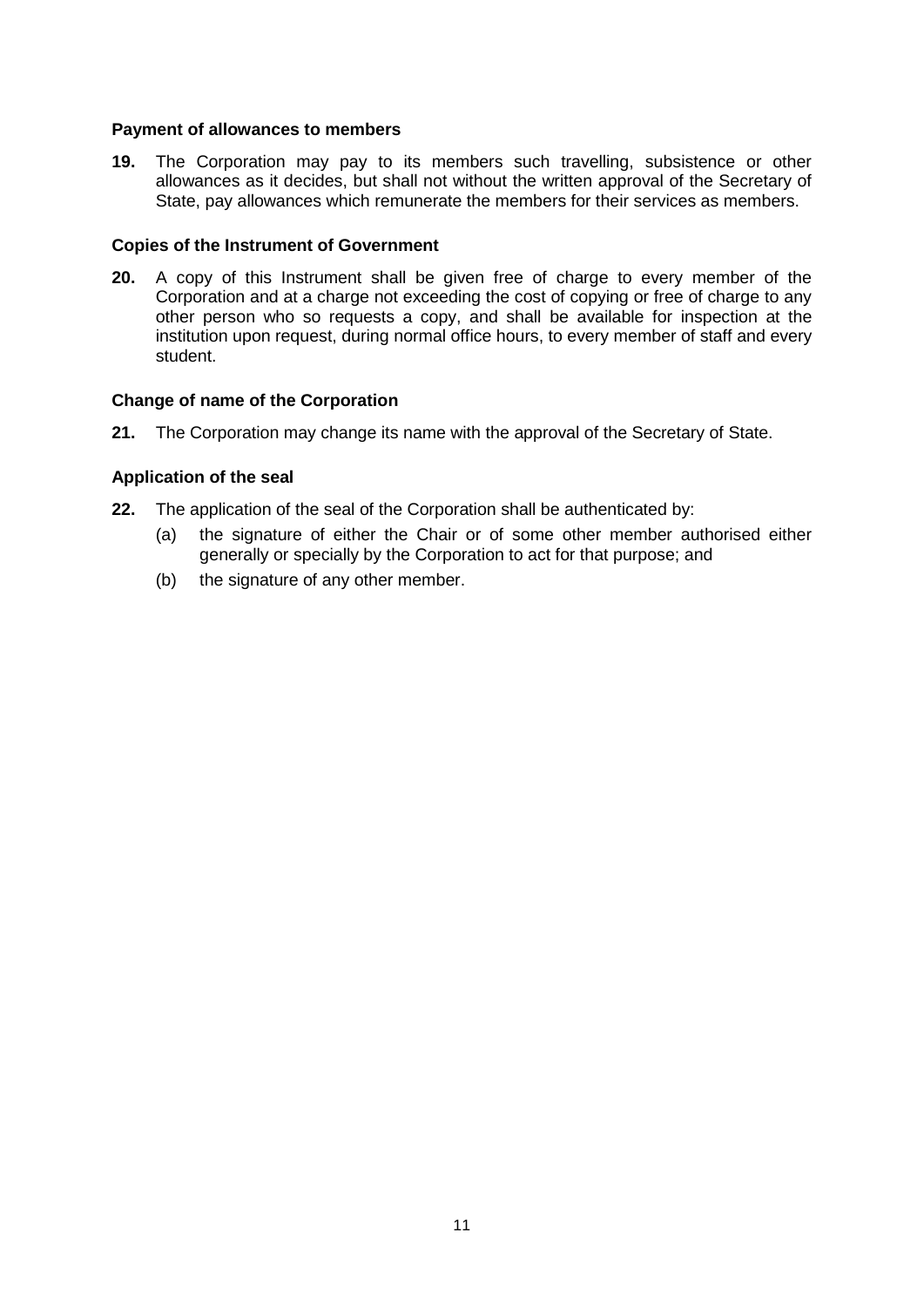# **LINCOLN COLLEGE**

# **2 NOVEMBER 2021**

# **ARTICLES OF GOVERNMENT**

# **CONTENTS**

- 1. Interpretation of the terms used
- 2. Conduct of the institution
- 3. Responsibilities of the Corporation, the Chief Executive and the Clerk
- 4. The establishment of Committees and delegation of functions generally
- 5. The Search Committee
- 6. The Audit Committee
- 7. Composition of Committees
- 8. Access to Committees by non-members and publication of minutes
- 9.,10.,11. Delegable and non-delegable functions
- 12.,13 Appointment and promotion of staff
- 14. Rules relating to the conduct of staff
- 15. Academic freedom
- 16. Grievance, suspension and disciplinary procedures
- 17. Suspension and dismissal of the Clerk
- 18. Students
- 19. Financial matters
- 20. Co-operation with the ESFA's auditor
- 21. Internal audit
- 22. Accounts and audit of accounts
- 23. Rules and bye-laws
- 24. Copies of Articles of Government and rules and bye-laws

# **Interpretation of the terms used**

- **1.** In these Articles of Government:
	- (a) any reference to "the Chief Executive" shall include a person acting as Chief Executive;
	- (b) "the Articles" means these Articles of Government;
	- (c) "Chair" and "Vice-Chair" mean respectively the Chair and Vice-Chair of the Corporation appointed under clause 6 of the Instrument of Government;
	- (d) "the Clerk" has the same meaning as in the Instrument of Government;
	- (e) "the Corporation" has the same meaning as in the Instrument of Government;
	- (f) "the ESFA" means the Education & Skills Funding Agency;
	- (g) "parent member", "staff member" and "student member" have the same meanings as in the Instrument of Government;
	- (h) "the Secretary of State" means the Secretary of State for Business Innovation and Skills;
	- (i) "senior post" means all staff who hold senior posts as the Corporation may decide for the purposes of these Articles;
	- (j) "senior post holder" means the posts of Chief Executive (CEO), Managing Director (Education and Training Delivery) (MD(E&TD)), Managing Director (International and Commercial) (MD(I&C)) and Group Director (Finance and Commercial) (GD(F&C)) and such other senior posts as the Corporation may decide for the purposes of these Articles:
	- (k) "the staff" means all the staff who have a contract of employment with the institution;
	- (l) "the students' union" has the same meaning as in the Instrument of Government.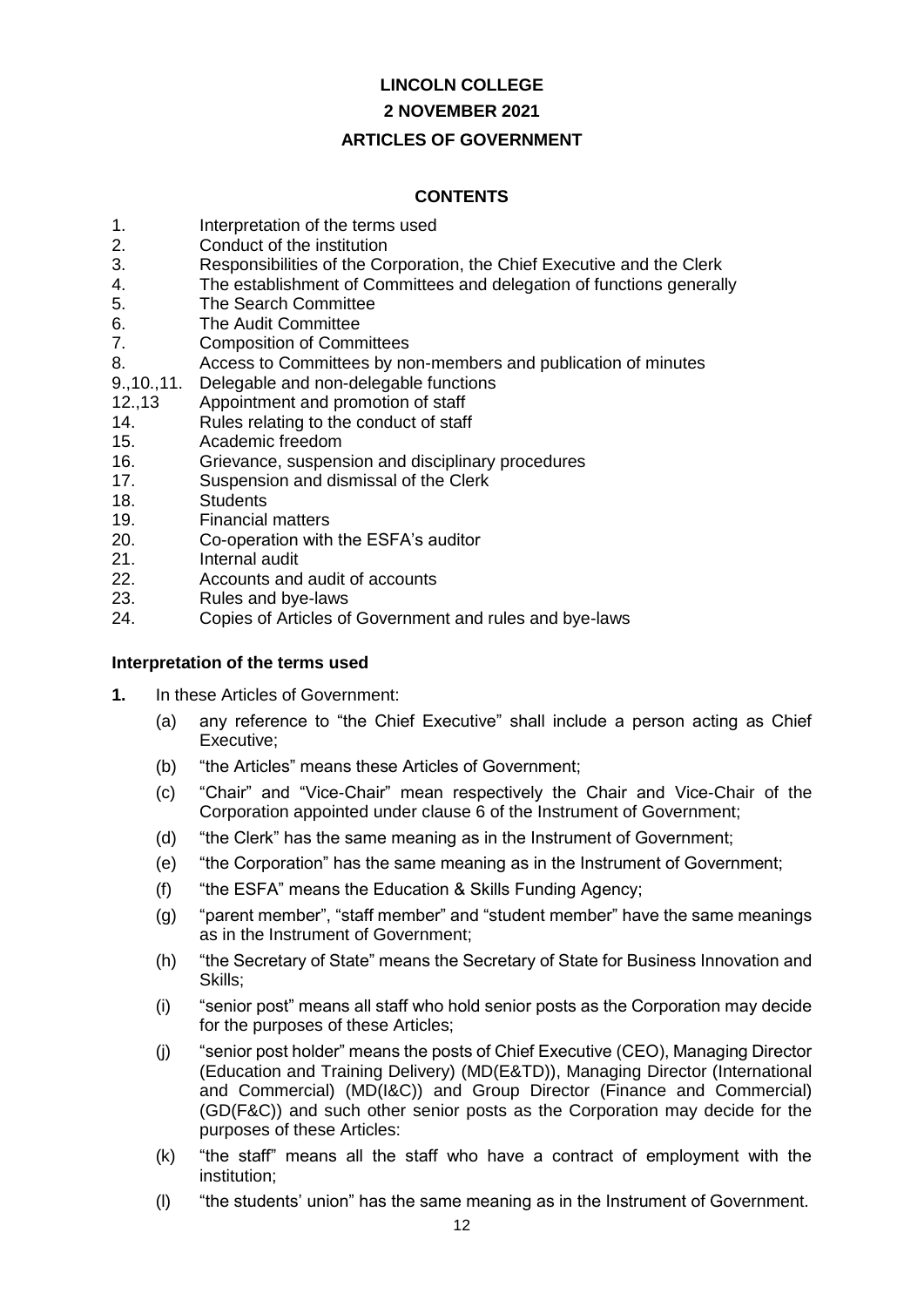## **Conduct of the institution**

**2.** The institution shall be conducted in accordance with the provisions of the Instrument of Government, these Articles, any rules or bye-laws made under these Articles and any trust deed regulating the institution.

# **Responsibilities of the Corporation, the Chief Executive and the Clerk**

- **3.** (1) The Corporation shall be responsible for the following functions:
	- (a) the determination and periodic review of the educational character and mission of the institution and the oversight of its activities;
	- (b) approving the quality strategy of the institution;
	- (c) the effective and efficient use of resources, the solvency of the institution and the Corporation and safeguarding their assets;
	- (d) approving annual estimates of income and expenditure;
	- (e) the appointment, grading, suspension, dismissal and determination of the pay and conditions of service of the senior post holders and the Clerk, including, where the Clerk is, or is to be appointed as, a member of staff, the Clerk's appointment, grading, suspension, dismissal and determination of pay in the capacity of a member of staff; and
	- (f) setting a framework for the pay and conditions of service of all other staff.
	- (2) Subject to the responsibilities of the Corporation, the Chief Executive shall be the Chief Executive of the institution, and shall be responsible for the following functions:
		- (a) making proposals to the Corporation about the educational character and mission of the institution and implementing the decisions of the Corporation;
		- (b) the determination of the institution's academic and other activities;
		- (c) preparing annual estimates of income and expenditure for consideration and approval by the Corporation, and the management of budget and resources within the estimates approved by the Corporation;
		- (d) the organisation, direction and management of the institution and leadership of the staff;
		- (e) the appointment, assignment, grading, appraisal, suspension, dismissal and determination, within the framework set by the Corporation, of the pay and conditions of service of staff, other than the senior post holders or the Clerk, where the Clerk is also a member of the staff; and
		- (f) maintaining student discipline and, within the rules and procedures provided for within these Articles, suspending or expelling students on disciplinary grounds or expelling students for academic reasons.
	- (3) The Clerk shall be responsible for the following functions:
		- (a) advising the Corporation with regard to the operation of its powers;
		- (b) advising the Corporation with regard to procedural matters;
		- (c) advising the Corporation with regard to the conduct of its business; and
		- (d) advising the Corporation with regard to matters of governance practice.

## **The establishment of Committees and delegation of functions generally**

- **4.** (1) The Corporation may establish Committees for any purpose or function, other than those assigned in these Articles to the Chief Executive or Clerk and may delegate powers to:
	- (a) such Committees;
	- (b) the Chair, or in the Chair's absence, the Vice-Chair; or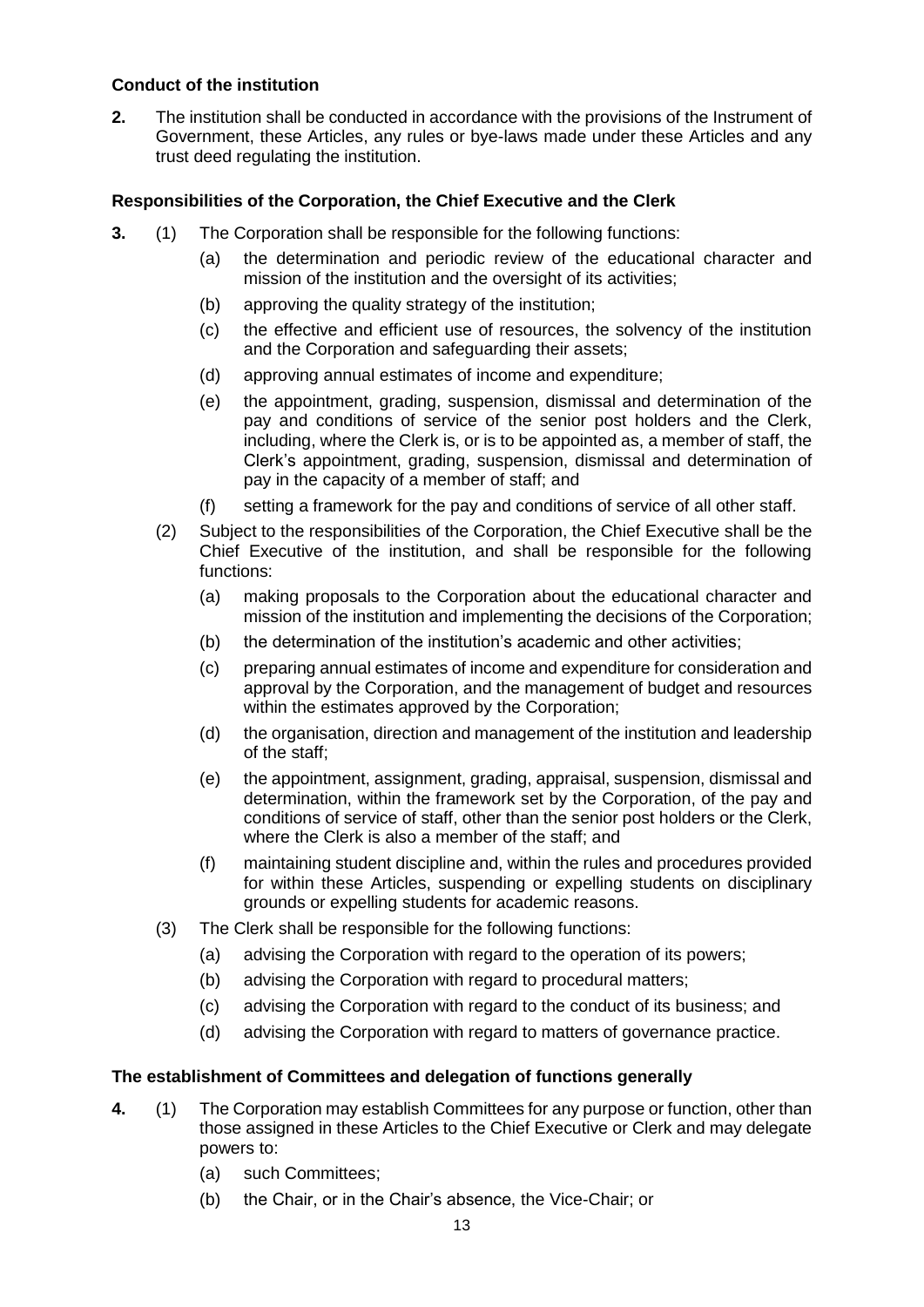- (c) the Chief Executive.
- (2) The number of members of a Committee and the terms on which they are to hold and to vacate office, shall be decided by the Corporation.
- (3) The Corporation may also establish Committees under collaboration arrangements made with other further education institutions or maintained schools (or with both), and such joint Committees shall be subject to any regulations made under section 166 of the Education and Inspections Act 2006(**2**) governing such arrangements.

# **The Search Committee**

- **5.** (1) The Corporation shall establish a Committee, to be known as the "Search Committee", to advise on:
	- (a) the appointment of members (other than as a parent, staff or student member); and
	- (b) such other matters relating to membership and appointments as the Corporation may ask it to.
	- (2) The Corporation shall not appoint any person as a member (other than as a parent, staff or student member) without first consulting and considering the advice of the Search Committee.
	- (3) The Corporation may make rules specifying the way in which the search Committee is to be conducted. A copy of these rules, together with the search Committee's terms of reference and its advice to the Corporation, other than any advice which the Corporation is satisfied should be dealt with on a confidential basis, shall be published on the institution's website and shall be made available for inspection at the institution by any person during normal office hours.
	- (4) The Corporation shall review regularly all material excluded from inspection under paragraph (3) and shall make any such material available for inspection where it is satisfied that the reason for dealing with the matter on a confidential basis no longer applies, or where it considers that the public interest in disclosure outweighs that reason.

# **The Audit Committee**

- **6.** (1) The Corporation shall establish a Committee, to be known as the "Audit Committee", to advise on matters relating to the Corporation's audit arrangements and systems of internal control.
	- (2) The Audit Committee shall consist of at least three persons, a majority of whom must be governors, which must not include the Chair of the Corporation or CEO.

## **Composition of Committees**

**7.** Any Committee established by the Corporation, other than the Committee referred to in article 10, may include persons who are not members of the Corporation.

## **Access to Committees by non-members and publication of minutes**

- **8.** The Corporation shall ensure that:
	- (a) a written statement of its policy regarding attendance at Committee meetings by persons who are not Committee members; and
	- (b) the minutes of Committee meetings, if they have been approved by the Chair of the meeting, are published on the institution's website and made available for inspection at the institution by any person, during normal office hours.

-

<sup>(</sup>**2**) 2006 c. 40.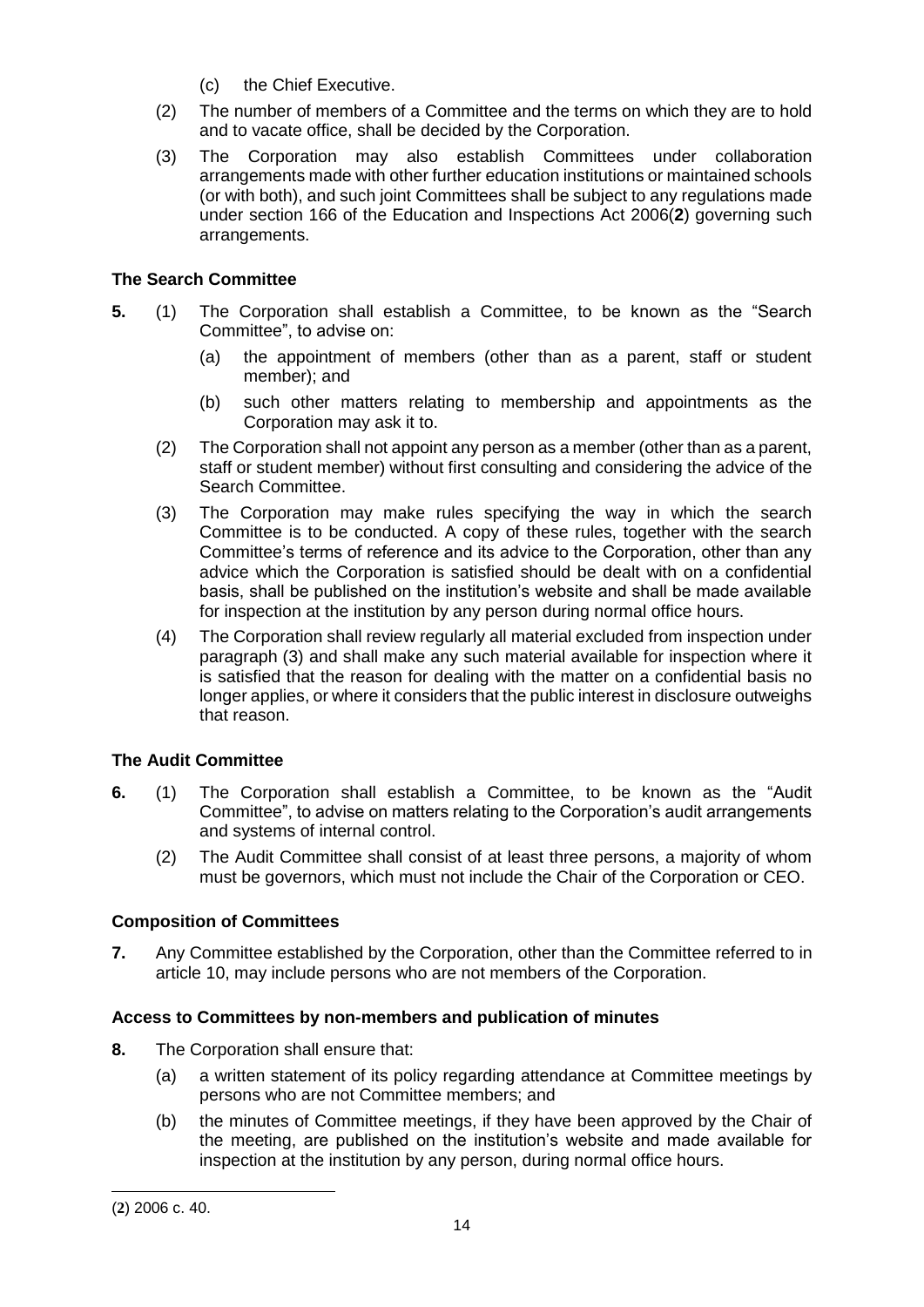# **Delegable and non-delegable functions**

- **9.** The Corporation shall not delegate the following functions:
	- (a) the determination of the educational character and mission of the institution;
	- (b) the approval of the annual estimates of income and expenditure;
	- (c) the responsibility for ensuring the solvency of the institution and the Corporation and for safeguarding their assets;
	- (d) the appointment of the Chief Executive or senior post holders;
	- (e) the appointment of the Clerk, (including, where the Clerk is, or is to be, appointed as a member of staff the Clerk's appointment in the capacity of a member of staff); and
	- (f) the modification or revocation of these Articles.
- **10.** (1) The Corporation may not delegate:
	- (a) the consideration of the case for dismissal, and
	- (b) the power to determine an appeal in connection with the dismissal

of the Chief Executive, the Clerk or a senior post holder, other than to a Committee of members of the Corporation.

- (2) The Corporation shall make rules specifying the way in which a Committee having functions under paragraph (1) shall be established and conducted.
- **11.** The Chief Executive may delegate functions to the holder of any other senior post other than:
	- (a) the management of budget and resources; and
	- (b) any functions that have been delegated to the Chief Executive by the Corporation.

## **Appointment and promotion of staff**

- **12.** (1) Where there is a vacancy or expected vacancy in a senior post holder position, the Corporation shall:
	- (a) advertise the vacancy nationally; and
	- (b) appoint a selection panel consisting of:
		- (i) at least five members of the Corporation including the Chair or the Vice-Chair or both, where the vacancy is for the post of Chief Executive; or
		- (ii) the Chief Executive and at least three other members of the Corporation, where the vacancy is for any other senior post holder.
	- (2) The members of the selection panel shall:
		- (a) decide on the arrangements for selecting the applicants for interview;
		- (b) interview the applicants; and
		- (c) where they consider it appropriate to do so, recommend to the Corporation for appointment one of the applicants they have interviewed.
	- (3) If the Corporation approves the recommendation of the selection panel, that person shall be appointed.
	- (4) If the members of the selection panel are unable to agree on a person to recommend to the Corporation, or if the Corporation does not approve their recommendation, the Corporation may make an appointment itself of a person from amongst those interviewed, or it may require the panel to repeat the steps specified in paragraph (2), with or without first re-advertising the vacancy.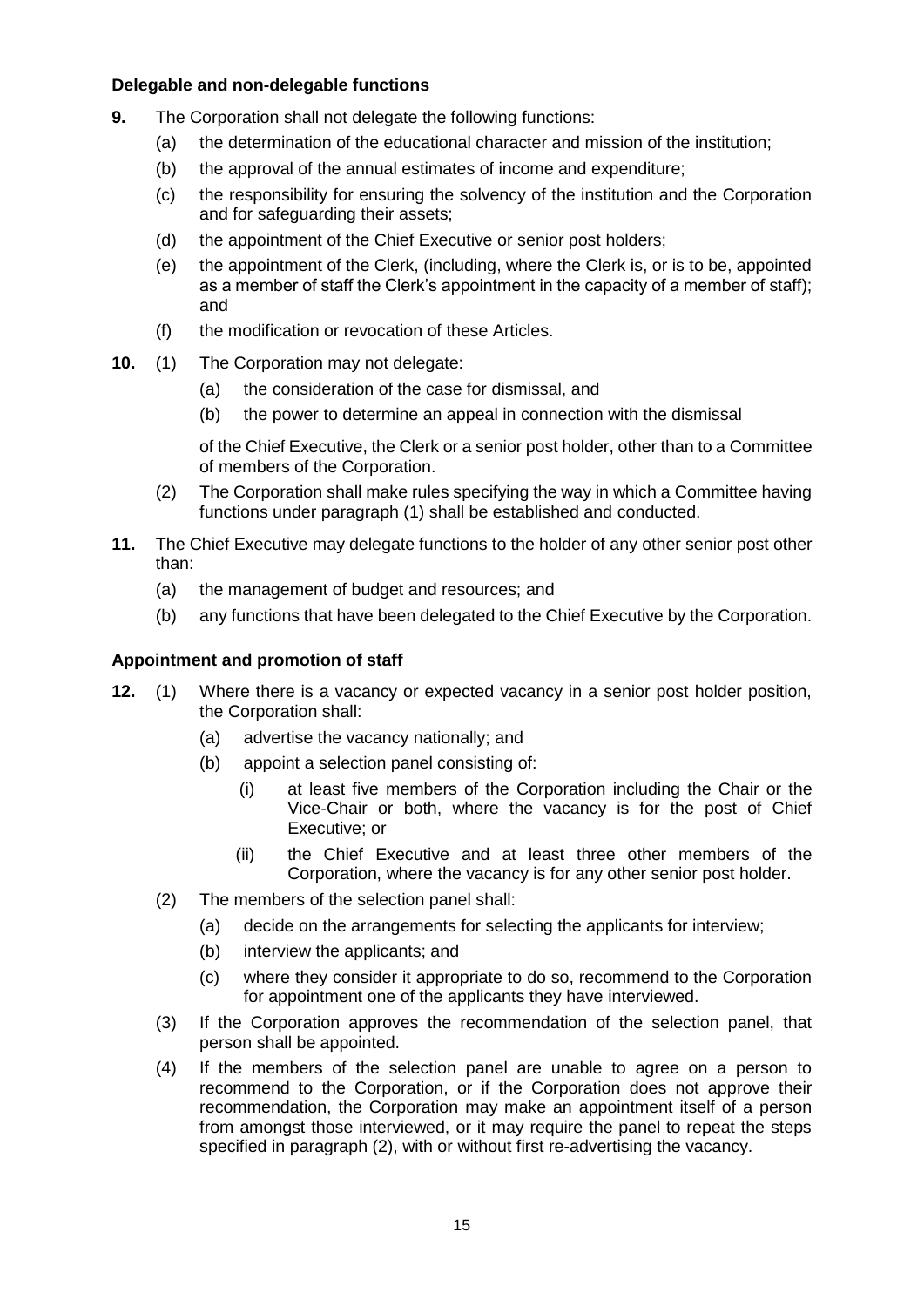- (5) Where there is a vacancy in a senior post holder position or where the senior post holder is temporarily absent, until that post is filled or the absent post holder returns, a member of staff:
	- (a) may be required to act as Chief Executive or in the place of any other senior post holder; and
	- (b) if so required, shall have all the duties and responsibilities of the Chief Executive or such other senior post holder during the period of the vacancy or temporary absence.
- (6) The Corporation shall seek the Secretary of State's consent before making any temporary appointment to the post of Chief Executive or any other senior post holder, where it is intended that such a post holder will not have a contract of employment with the Corporation.
- **13.** The Chief Executive shall have responsibility for selecting for appointment all members of staff other than:
	- (a) senior post holders; and
	- (b) where the Clerk is also to be appointed as a member of staff, the Clerk in the role of a member of staff.

## **Rules relating to the conduct of staff**

**14.** After consultation with the staff, the Corporation shall make rules relating to their conduct.

## **Academic freedom**

**15.** In making rules under article 14, the Corporation shall have regard to the need to ensure that academic staff at the institution have freedom within the law to question and test received wisdom, and to put forward new ideas and controversial or unpopular opinions, without putting themselves at risk of losing their jobs or any privileges which they may enjoy at the institution.

## **Grievance, suspension and disciplinary procedures**

- **16.** (1) After consultation with staff, the Corporation shall make rules setting out:
	- (a) grievance procedures for all staff:
	- (b) procedures for the suspension of all staff; and
	- (c) disciplinary and dismissal procedures for
		- (i) senior post holders, and
		- (ii) staff other than senior post holders

and such procedures shall be subject to the provisions of articles 3(1)(e), 3(2)(e), 9(d), 9(e), 10(1) and 17.

- (2) Any rules made under paragraph (1)(b) shall include provision that where a person has been suspended without pay, any appeal against such suspension shall be heard and action taken in a timely manner.
- (3) Any rules made under paragraph (1)(c)(i) shall include provision that where the Corporation considers that it may be appropriate to dismiss a person, a preliminary investigation shall be conducted to examine and determine the case for dismissal.

### **Suspension and dismissal of the Clerk**

**17.** (1) Where the Clerk is also a member of staff at the institution, the Clerk is to be treated as a senior post holder for the purposes of article 16(c).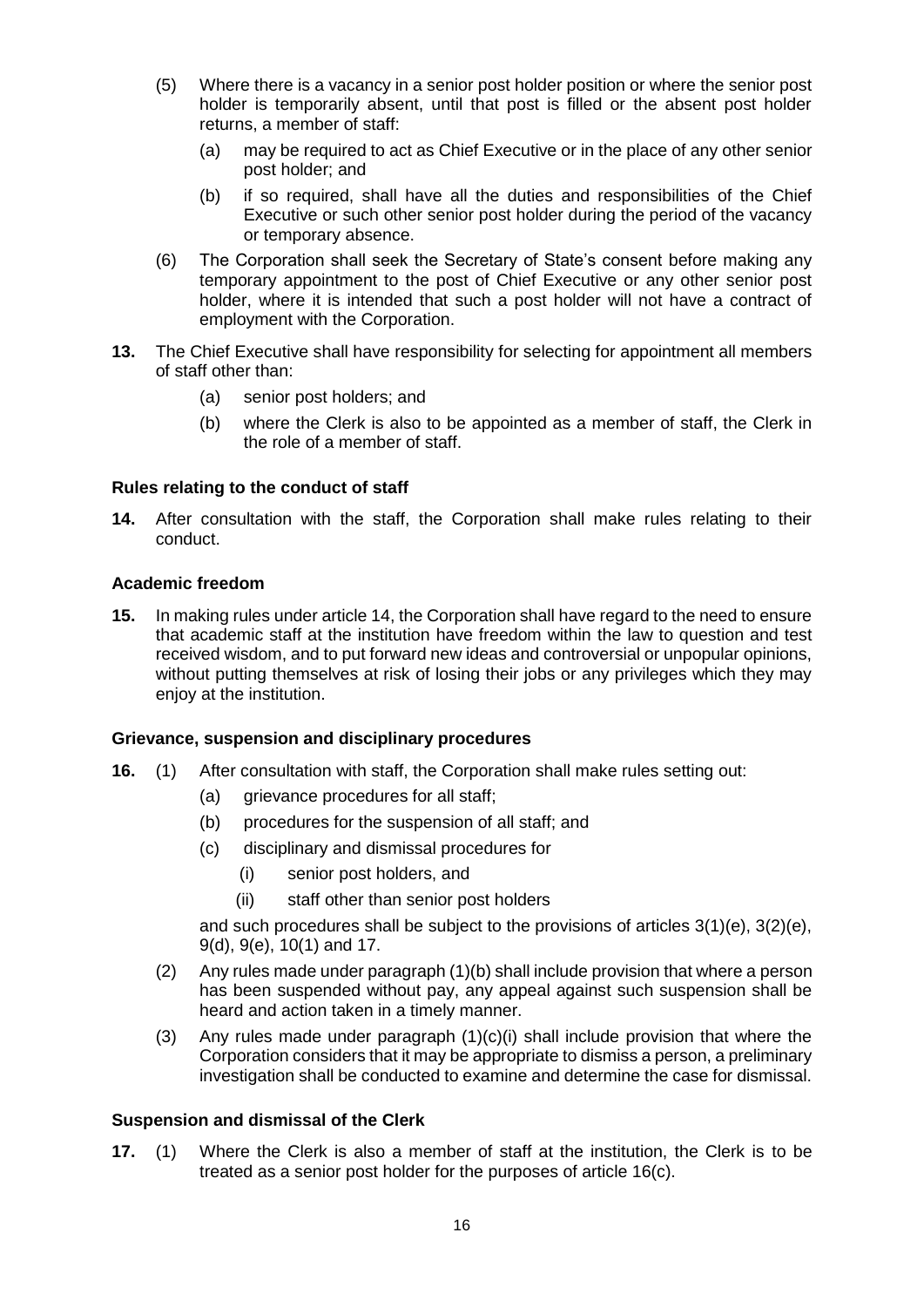(2) Where the Clerk is suspended or dismissed under article 16, that suspension or dismissal shall not affect the position of the Clerk in the separate role of Clerk to the Corporation.

# **Students**

- **18.** (1) Any students' union shall conduct and manage its own affairs and funds in accordance with a constitution approved by the Corporation and no amendment to, or rescission of, that constitution, in part or in whole, shall be valid unless approved by the Corporation.
	- (2) The students' union shall present audited accounts annually to the Corporation.
	- (3) After consultation with representatives of the students, the Corporation shall make rules concerning the conduct of students, including procedures for their suspension and expulsion (including expulsion for an unsatisfactory standard of work or other academic reason).

## **Financial matters**

**19.** The Corporation shall set the policy by which the tuition and other fees payable to it are determined, subject to any terms and conditions attached to grants, loans or other payments paid or made by the ESFA.

## **Co-operation with the ESFA's auditor**

**20.** The Corporation shall co-operate with any person who has been authorised by the ESFA to audit any returns of numbers of students or claims for financial assistance and shall give any such person access to any documents or records held by the Corporation, including computer records.

### **Internal audit**

- **21.** (1) The Corporation shall, at such times as it considers appropriate, examine and evaluate its systems of internal financial and other control to ensure that they contribute to the proper, economic, efficient and effective use of the Corporation's resources.
	- (2) The Corporation may arrange for the examination and evaluation mentioned in paragraph (1) to be carried out on its behalf by internal auditors.
	- (3) The Corporation shall not appoint persons as internal auditors to carry out the activities referred to in paragraph (1) if those persons are already appointed as external auditors under article 22.

## **Accounts and audit of accounts**

- **22.** (1) The Corporation shall:
	- (a) keep proper accounts and proper records in relation to the accounts; and
	- (b) prepare a statement of accounts for each financial year of the Corporation.
	- (2) The statement shall:
		- (a) give a true and fair account of the state of the Corporation's affairs at the end of the financial year and of its income and expenditure in the financial year; and
		- (b) comply with any directions given by the ESFA as to the information to be contained in it, the manner in which the information is to be presented, the methods and principles according to which it is to be prepared and the time and manner of publication.